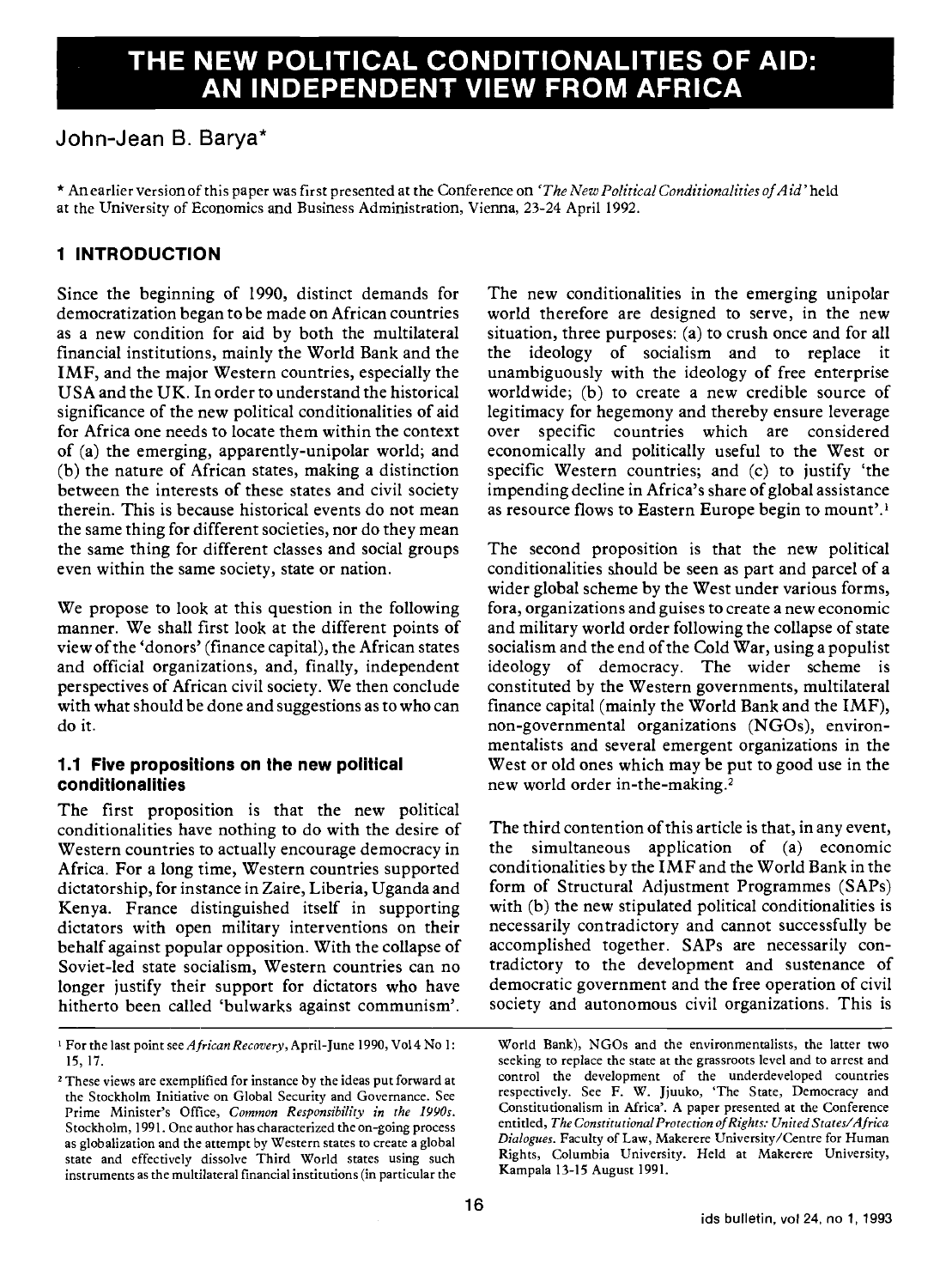because SAP 'completely undermines Africa's sovereignty, creates and/or further strengthens authoritarian regimes who will have to implement inherently anti-democratic set of socio-economic reforms entailed in the programme'.3

The fourth contention is that the limitation of the definition of democracy to mere political pluralism, namely equating democracy with multi-party politics, amounts to the return of Africa to square one, that is, the first few post-independence years. The definition of democracy by (multilateral and bilateral) finance capital today leads once again to the creation and/or consolidation of the winner-takes-all situations which discredited and delegitimized the immediate postcolonial forms of pluralism. But what was wrong with the political reforms that preceded independence and continued for a while thereafter? As M. Mamdani recently put it:

though pluralist in its claim, the reform presented pluralism only in its political aspect, while it equated political pluralism with multi-partyism. It was a deft movement which served both to emancipate and to stifle; it undermined social and ideological pluralism. Its realization led to the flowering of political parties, but the wilting of social movements and the popular press. It is in this contradictory context that nationalist parties with a transformative social agenda were recast, usually from within, into no more than craft unions of professional politicians, their objective restricted to enhancing their political careers.4

Indeed it must be added that the political conditionalities variously referred to as 'better governance', 'political reform', or simply 'democracy' do not really seriously refer to the popular participation of civil society in the decision-making process of the state and the political economy. Even reference to the observance of human rights is still in the narrow sense of rights of the individual and his/her protection from arbitrary or illegal state action against such individual. The concept of rights under the framework of the new political conditionalities does not take into account the changed situation in Africa 30 years after independence. Group and social rights are not articulated. And precisely because a multi-party system is a winnertakes-all system and because it would depend upon the external aid being dangled as a bait, the winners become beholden to the 'donor' and must try and be good boys (and/or girls, if any). They therefore become even more compradorial and concerned about their partisan local supporters and the foreign donors and not the whole of society. Such a result would do little to advance the cause of human rights, individual or group.

Finally, and probably most important, the very idea that people can be forced to be democratic and/or free is quite startling. Freedom and liberation from autocratic rule as well as democracy and accountability cannot be decreed. They must have a social basis in which they arise, are nurtured and sustained. If the western financial institutions and 'donors' genuinely wished to assist the development of democracy in Africa then this would be done from the perspective of the majority, of civil society and the participation of the latter in the formulation of the democratic programme and not by decreeing from afar what constitutes democracy.

There is no doubt therefore that the project of the new political conditionalities is none other than an attempt by the big western capitalist powers to create a new legitimacy in a new post-Cold War world order whereby discredited dictatorial/authoritarian regimes in Africa or elsewhere in the Third World are replaced by new leaders under the ideology of pluralism, democracy and free enterprise (the market system) while maintaining hegemony over countries which are economically and politically useful to those western powers.

#### 2 CONTRADICTORY PERSPECTIVES ON THE NEW POLITICAL CONDITIONALITIES

Having outlined our own views on the new political conditionalities, it is imperative that we lay bare the different perspectives taken by three interested parties: (a) the donors (finance capital) and their intellectual ideologues; (b) African regimes and official African institutions such as the OAU (Organization of African Unity) and ECA (UN Economic Commission for Africa); and (c) the people themselves seen as constituting civil society  $-$  especially as represented by radical organizations and intellectual opinion.

#### 2.1 The donors' view

One must begin from the premise that most African governments have been undemocratic, whether they proclaimed themselves socialist or capitalist. However, the definition of what constitutes democracy is not agreed amongst the three parties mentioned above. Although lip-service may be paid by all to certain requirements for democracy, especially the question of popular participation and the involvement of women, distinct perspectives may be identified. The donors' view first.

First of all the 'donors'  $-$  or finance capital, to put it in less euphemistic terms - view and present their role as

CODESRIA, Dakar, 10-14 February, also available at CER (Centre for Basic Research, Kampala) mimeo: 7-8.

<sup>&</sup>lt;sup>3</sup>'Editorial', Codesria Bulletin, No 2, 1990.

<sup>&#</sup>x27;M. Mamdani, 1992, 'Africa: Democratic Theory and Democratic Struggles'. Paper presented at the Annual General Meeting of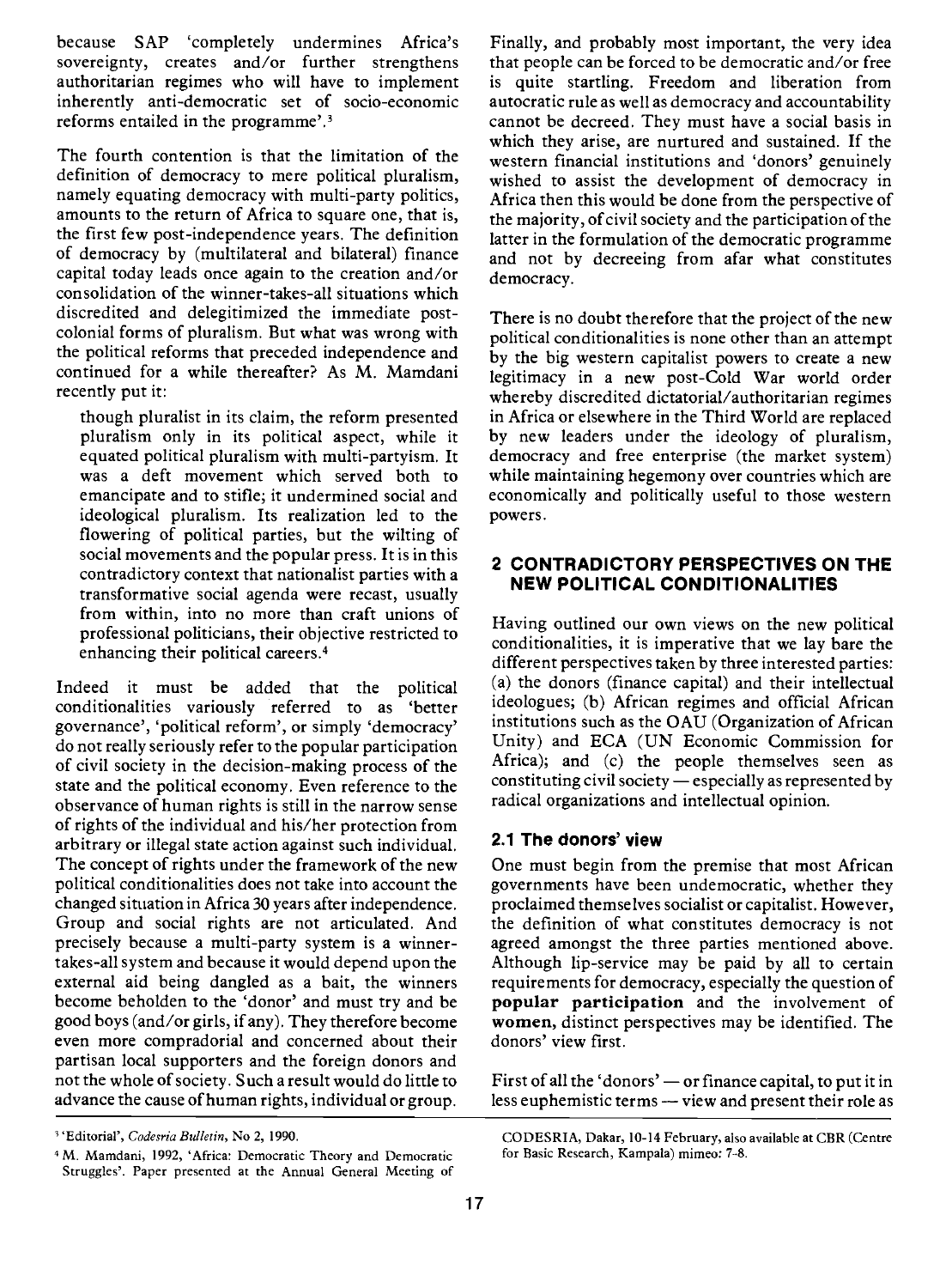crucial in the struggle for democracy in Africa. One observer put it this way:

It is now clear that the main cause of the wave of political change sweeping Africa is not the aspirations of African intellectuals, much as they long for liberty; nor is it a union of the political opposition and the masses, which has been conspicuous by its absence with fitful exceptions in Zambia, Kenya and Zaire . . . No. The principal cause of Africa's wind of change is the World Bank and the donor countries. They are explicitly demanding political change as a condition for further loans to Africa.<sup>5</sup>

This perspective views African civil society as too weak to struggle for and achieve democracy. But to understand the perspective of finance capital one needs to uncover actual behaviour of Western states representing this capital prior to the end of the Cold War and to a large extent even today. France 'actively aided the suppression of the dissident movements in all French-speaking countries and provided intelligence on the exiled opposition to African secret police services. The United States created Mobutu Sese Seko in Zaire and tolerated Samuel Doe in Liberia. Britain favoured Daniel arap Moi in Kenya.'6 Despite protests by Africans generally, some specific opposition parties and groups in civil society, the West supported repressive regimes and opportunistically described them as 'moderates'. And while in 1990-91 the main donor governments were declaring that they would give more aid money to governments which respected human rights and exhibited better and accountable governance, the USA continued to 'shore up President Mobuto in Zaire' while the British government continued to give more aid to Kenya than any other African government.<sup>7</sup> As one explanation goes:

the selectivity with which these new criteria are being applied suggests that an insistence on good governance could be used as an excuse to abandon those African countries considered basket cases while maintaining leverage over the more interesting ones, with less regard to the standards they adopt.8

It was right from the beginning of 1990 that political conditionalities began to be made. World Bank President Barber Conable, at a meeting of the Bretton Woods Committee in Washington in April 1990, advanced 'better governance' as the first requirement in initiating African recovery and hinted that donors would increasingly link aid to this question.9 At the same conference, the US Assistant Secretary of State for African Affairs, Herman Cohen, more bluntly stated that governments not responding to democratic change would be at a disadvantage in obtaining external assistance. He further stated that 'it was likely that democratization would become the third conditionality for US assistance after World Bank/IMF approval of economic policies and US assessment of a country's human rights record'.<sup>10</sup> This message has subsequently been emphasized in many places. In May 1990 John Major, then UK Chancellor of the Exchequer, had warned at the IMF/World Bank meetings in Washington that 'in a situation where aid resources are limited, donors would place strict conditions on spending, including moves towards better government'. Governments had to 'become more accountable to their peoples before rich nations could justify further aid'.<sup>11</sup> And in a keynote speech in June 1990, at an international Conference in London organized under the auspices of the UN Africa Recovery Programme, UK Foreign Secretary Douglas Hurd categorically linked aid to democracy. 'The principle of conditionality', he stated 'has been clearly laid down by the British Government, by the European Community and by the USA'.'2

The explanation given by donors is that they are using economic leverage to enhance accountability of African regimes to their peoples and to ensure that repressed popular energies and misappropriated aid monies are both released for development. Openly putting it in ideological terms, while justifying the new political conditionalities, Douglas Hurd argued that 'free markets, open trade and private property are the best way known to mankind for improving its standards of living.<sup>'13</sup> It should also be pointed out that the new political conditionalities are supported by some right wing African or Africanist scholars such as Professor All Mazrui.'4 However what clearly unmasks the ideological character of the new conditionalities is the attitude of the Western countries to the democratic experiment in Algeria. The Islamic Front had democratically won the Algerian local elections of June 1990 and went ahead to win the first round of parliamentary elections of December 1991. But because the West could not tolerate a democracy where the Islamic party would have won democratically, it has since the subversion of that democratic experiment by a coup supported the coup-makers.<sup>15</sup>

<sup>&#</sup>x27;Africa Confidential, Vol 31 No 15,27 July 1990: 3.

<sup>&#</sup>x27;ibid.

ibid.

<sup>&#</sup>x27;ibid., 3-4.

<sup>&#</sup>x27;Africa Recovery, April-june, 1990, Vol 4 No 1: 15.

 $^{10}$  ibid.

 $"ibid.$ 

<sup>&</sup>lt;sup>12</sup> Africa Recovery, July-September 1990, Vol 4 No 2: 29.

 $"$ ibid.

<sup>&</sup>lt;sup>14</sup> Professor Ali Mazrui for instance as early as November 1990 at the CODESRIA Conference on Academic Freedom in Kampala 26-29 November 1990 supported the conditionalities and saw them as the way forward.

<sup>&</sup>lt;sup>15</sup> See Africa Events, Vol 8 No 2, February 1992: 7-8 and A. El-Affendi, Who's Afraid of Islam?: 32-35.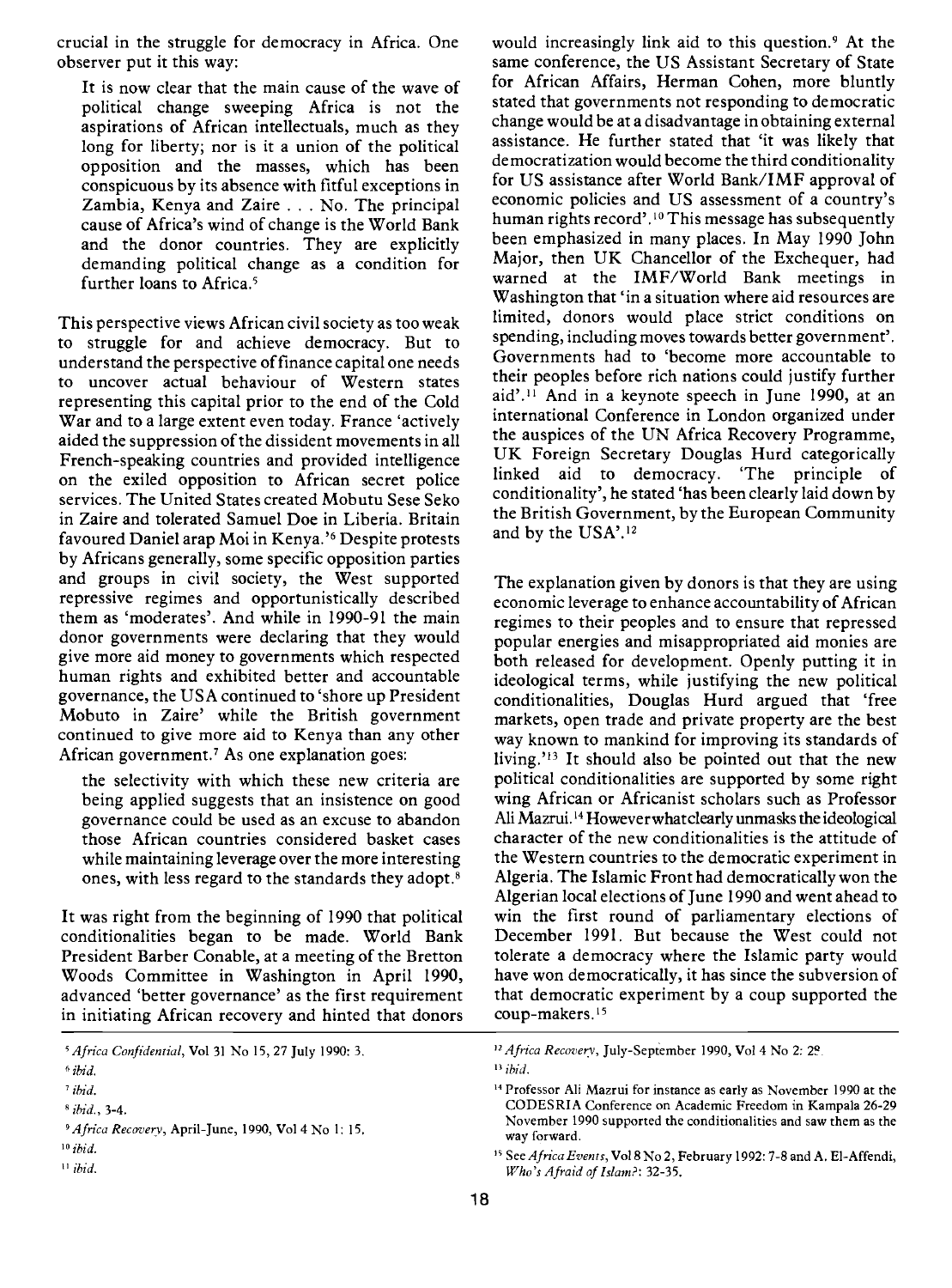#### 2.2 The views of African governments

The second perspective on the new political conditionalities is that of the African regimes generally and other official African institutions such as the OAU and the UN Economic Commission for Africa. This category may be divided into two groups: those who favour democracy but argue that it must not be imposed; and those who are opposed outright to democracy although they pay lip-service to the concept. Those who are opposed to democracy and accountability are mainly constituted by the ruling regimes although many have now been forced to accept the multiparty definition of democracy by a combination of the political conditionalites for aid as well as internal resistance, especially where this has been strong as in Zambia, Kenya and Mali.<sup>16</sup> At heart they have not accepted the new multiparty systems and would do anything to subvert them. In a BBC interview President Daniel Arap Moi of Kenya accepted that he had been forced to accept the multiparty definition of democracy by Western finance capital (the donors). He stated succinctly:

You are not allowed to think, but you are told: do what we want you to do. If I make a suggestion, which I know is good for my people, and they say no, you must follow this, you must accept what has been decided all over the world, that is not going to help my people. The donors, it is a pity that they tell Salim. us: do this, you must accept it. It is not something that comes from your heart.!7

On the other hand, many of the 'new-breed' leaders believe that the conditionalities are necessary. After all, it is these conditionalities which shored up their resistance and led to the moves by incumbent regimes from the one-party to the multi party system. But in essence the definition of democracy by the 'new breed' is as narrow as that of the immediate postindependence era where the majority in civil society were being systematically excluded following 'the struggle for independence' in which mass support had been crucial. In some cases, such as Ivory Coast and Gabon, the long-serving Presidents have been able to continue in power. Indeed 'in many countries the creation of new parties has not directly involved many citizens from outside the existing political elite, and particularly not in the rural areas'.<sup>18</sup> But more interesting is the fact that, even in countries where incumbent leaders have been ousted, as in Benin:

the new power-holders come, by and large, from the same political class and even the same families as those who were close to the centre of power in the previous three decades. In country after country, the new opposition leaders or the victorious

democratic politicians are often none other than people who served the single party long and faithfully without any great signs of a crisis of conscience. Some of the successful new-breed politicians are simply old-breed politicians who chose the right moment to break with the past and engage in the new watch-words of good governance and respect for human rights.<sup>19</sup>

This characterization of the changes applies to most of Africa.

Further, although the new breed politicians generally have legitimacy, such as the MMD of Zambia, or FORD of Kenya (still in waiting) or the Sacred Union of Zaire (still outmanoeuvered by Mobutu Sese Seko) they have weak links with civil society: workers, the informal sector, women and peasants. Indeed any links that may now exist are very tenuous or merely temporary due to the common enemy in the existing political status quo.

The alternative variant of the view of African governments, held by some African leaders and also, notably, the OAU Secretariat and the Economic Commission for Africa (ECA), is that, while democracy must be supported, its definition must be left to the Africans. The OAU Secretary General, Salim Ahmed argued that democracy must involve fundamental freedoms of expression, association and political choice and the ability of all citizens to participate in the process of national governance, thereby allowing/enabling people to exercise their talents and responsibilities. Democracy is not a revelation, but must be expressed, concretely and necessarily in different ways from society to society.2° A similar view has been emphasized again and again by President Museveni of Uganda.

Further the OAU Secretary-General argues in these terms:

more misleading is the emerging notion that multipartism, in a magical way, can bring about development. For no matter how many political parties an African state may have, that will not alter her economic fortunes. It will not change the price of coffee, cocoa, cotton, sisal or copper .

Democracy must also apply to the international system. This system is created by the major economic nations, evidently to suit their priorities and interests . .

This for instance is particularly the problem in Zambia. The major problem there has been the fall of the price

 $16$  Africa Confidential, 10 January 1992, Vol 33 No 1.  $19$  ibid.

<sup>&</sup>lt;sup>18</sup> Africa Confidential, 10 January 1992, op. cit.: 1.

<sup>&</sup>lt;sup>17</sup> Africa Events, supra. 29.  $^{29}$  Africa Recovery, July-September, 1990, op. cit.: 28.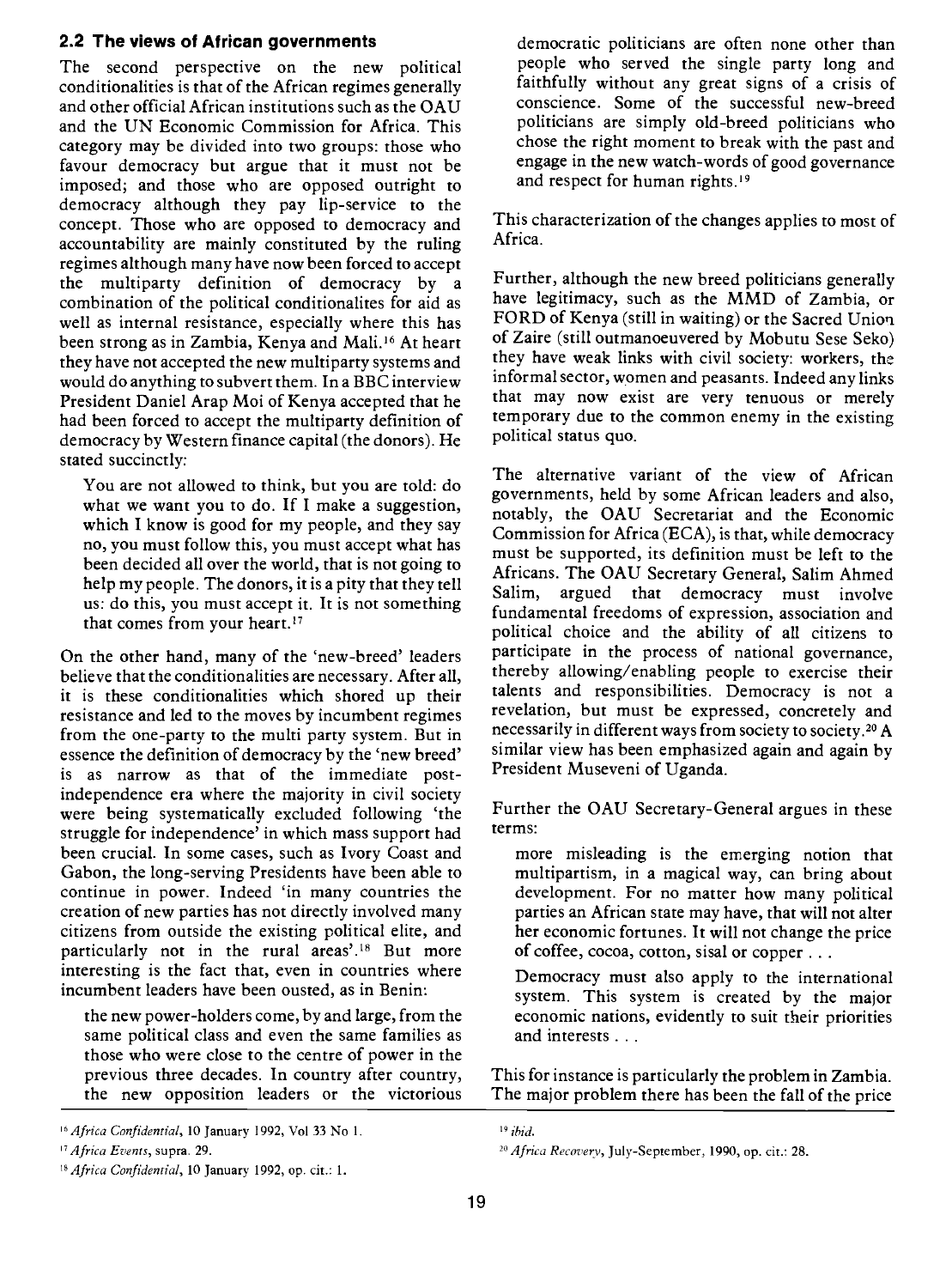of copper on which the country almost solely relied; secondly the SAP programme and debt repayments have meant a near-bankrupt country. The triumph of the MMD has clearly not changed these facts.

Thus as Salim Ahmed Salim rightfully concluded:

while Africa must democratize, our efforts will be hamstrung by the non-democratic international economic system in which we operate and which militates against our development. Logically I would have thought therefore that an argument for democratization of African societies would have been linked to the democratization of the international system; only such a synergy will work to pull Africa out of her current economic suffering.2'

This view is further buttressed by the fact that the new political conditionalities are not meant to increase aid to Africa but either to retain existing levels<sup>22</sup> or reduce them.23 This view, against the new conditionalities, is again supported by the fact that 'if democracy cannot revive Africa's economic fortunes, then it has little chance of success. No system, democratic or otherwise, is going to bring peace, harmony or stability unless it is able to give to its citizens a certain degree of material well-being.'24 This truth may be illustrated by two examples. The effectiveness of the Islamic Front (FIS) in Algeria since the mid- 1 980s, resulting in its electoral successes of 1990-91 in the local and parliamentary elections was in large measure a result of increasing debt and falling oil prices for the Algerian state which had for long produced enough jobs and services (the so-called providential state) to satisfy a large portion of the population.25 Similarly, the Kenyan middle class generally, though interspersed with individual elements of resistance and opposition and radical but marginal voices and organizations like Mwakenya, had essentially acquiesced to the KANU one-party dictatorship. As late as April 1991, one commentator was able to note that, despite some predictions, President Daniel Arap Moi survived 1990 intact thanks, inter alia, to:

his control of the army, the indulgence of the British government, and the existence of a large middle class, with a vested interest in stability which surpasses even its dislike for its government (emphasis added).26

Indeed the selfish behaviour being exhibited by middle class leaders of FORD in Kenya cannot be a cause for optimism. Their struggle, which has been mainly for leadership rather than the strengthening of the organization and formulation of programmes, does not indicate a group of people intent on democratizing a hitherto undemocratic polity. A combination of an undemocratic international system with an opportunistic 'new breed' leadership should not deceive anyone into believing that this amounts to a move towards democracy. So long as the majority of the people are not involved in and in control of the definition of the political issues, the political programmes and the political process likely to take place represents a mere changing of the guard.

#### 2.3 The popular view

The third view, which is hardly heard but which in our view objectively represents popular opinion, is that the struggle for democracy must be essentially a struggle of the oppressed themselves. The definition of, as well as the means to attain, this democracy must be left to the subjects of democracy, namely, the African people. Democracy must be as comprehensive as possible for the whole of civil society. One writer who subscribes to this view has noted that both proponents of one-party regimes and multi party politics 'begin with a definition of pluralism so narrow as to negate its social and ideological dimensions, and limit it to its political aspect.' He then goes on to say that:

today, this shared premise is boldly upheld in the simple equation that multiparties mean democracy, and single party  $-$  dictatorship. True, there have been demands for pluralism that have not been narrowly political; for example an opposition demand in Rwanda for an end to state monopoly over broadcasting media. But these have been few and scattered. As a rule, the tendency to interpret democratic pluralism narrowly to mean no more than party pluralism remains strong in opposition movements between the Sahara and the Limpopo.27

This characterization of the opposition movement is generally correct. However, what Professor Mamdani does not venture to explain is the class character of these opposition movements and therefore their equally class-specific definition of democracy. The reason why on the eve of independence the political parties had generally been organically separated from the co-operative (peasant) and trade union (workers') movements was that the colonial state had nurtured a middle class or a petty bourgeoisie who would play a compradorial role for the metropolitan bourgeoisie in the post-colonial era. It is this petty bourgeoisie that formed and led the political parties for independence. Ideologically, the aim of the colonial state was to

<sup>2!</sup> ibid.,: 29.

<sup>22</sup> S. Decalo, 1992, 'The process, prospects and constraints of democratization'. African Affairs, Vol 91 No 362: 7-35. See also Africa Confidential, II January 1991.

<sup>&</sup>lt;sup>23</sup> Africa Confidential, 25 October 1991, Vol 32 No 21.

<sup>24</sup> Africa Confidential, 10 January 1992, op. cit.: 2.

<sup>&</sup>lt;sup>25</sup> R. Mortimer, 1991, 'Islam and multiparty politics in Algeria', Middle East Journal, Vol 45 No 4, Autumn.

<sup>&</sup>lt;sup>26</sup> Africa Confidential, 5 April 1991, Vol 32 No 7, p. 2.

<sup>27</sup>M. Mamdani, supra. p. 9.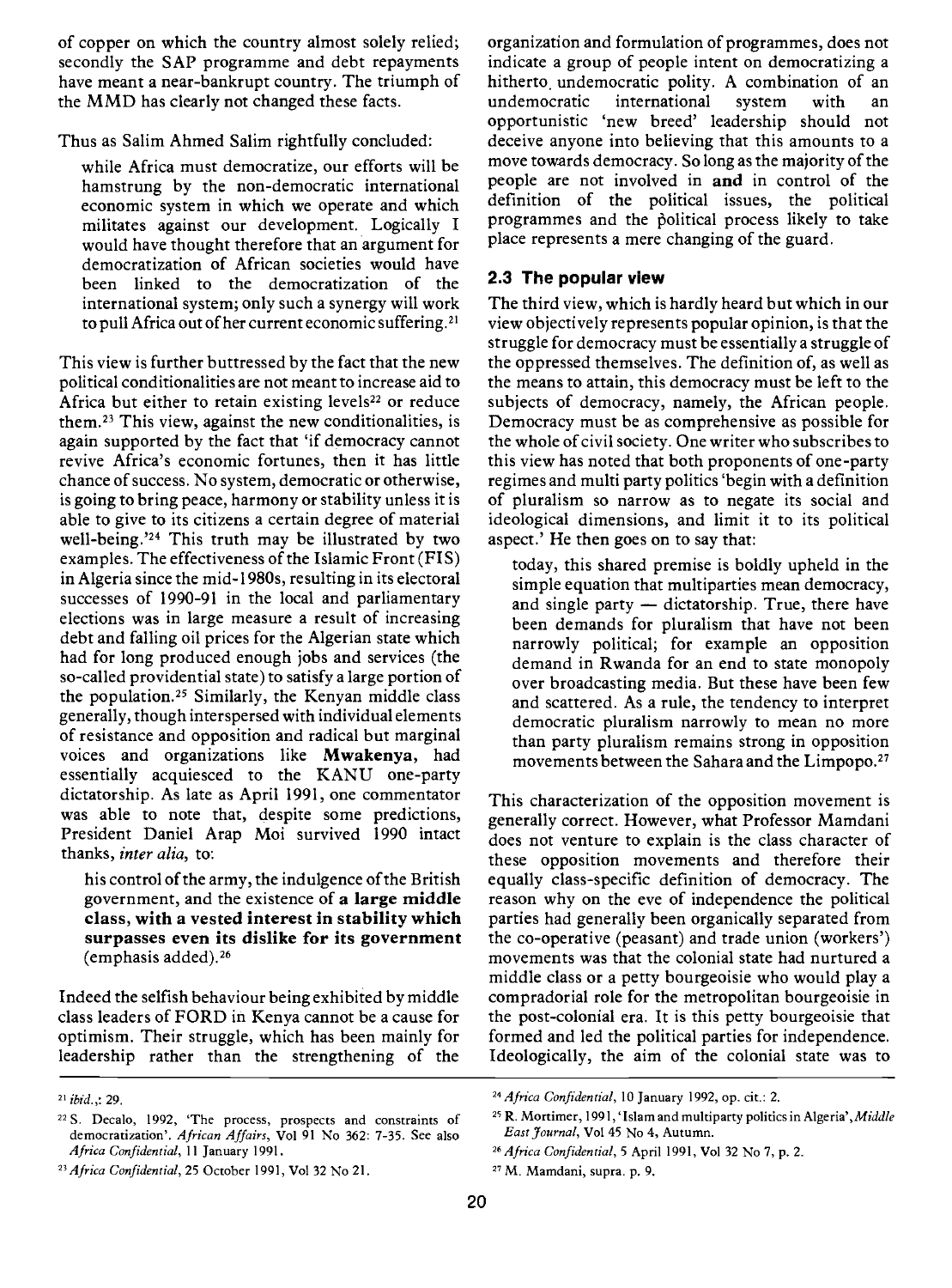prevent the development of left-wing or radical organizations, 'communist'.28 However, the petty bourgeoisie that led the struggle for independence needed the working class and the peasantry only to oust the colonial regime. After independence the militancy of the peasants and more so of the workers was no longer necessary. The continuation of autonomous trade unions, co operatives and a free press was taken to be contrary to the interests of national unity, peace and the attraction of foreign finances (public and private). Although the opposition movements and 'new-breed' middle class leaders are currently forced to acknowledge the need for pluralism and autonomous organizations of civil<br>society - for workers, peasants, women, the professions, religious groups,  $etc$  - they are unlikely, if voted into power, to tolerate the autonomy and militancy of these organizations because their interests are more often than not contradictory to those of these organizations/classes. Accumulation for a state bureaucracy or even private capital requires the exploitation of peasants and workers. Moreover the continuation of structural adjustment programmes with their attendant adverse effects on the so-called vulnerable groups (represented in many cases by these very organizations of civil society) means that the new regimes, however democratically elected they may be, will be forced to unleash the army or the police against demonstrations, strikes and other forms of protest that are bound to emanate from civil society. For instance, even in a fairly well-to-do society like the Ivory Coast, following recent multiparty elections the Prime Minister, A. D. Quattara:

has been unwilling to initiate more traumatic cuts that would be politically suicidal requiring as they do 'strong [authoritative] governments to sack public officials or increase consumer food prices without incurring equivalent óff-setting expenditure on the military or on repairing riot damage.29

But for how long can this 'unwillingness' continue, given the demands of the SAP and debt repayment obligations which mean less and less money available for social services and long-term development plans? Most likely not for long. Indeed, as a result of protests by the affected groups in Africa, programmes for the so-called alleviation of the social effects of structural adjustment are being instituted.

More disturbing in the African situation is the fact that, because of the low level of development of productive forces, politics is taken to be a job and control of government as the only sure way of making a living or protecting what is already acquired. The Nigerian experiments in democracy are quite revealing in this respect. Although Nigeria is one of the richest African countries, the view that politics is a job to be won and kept at all costs is thriving. The most recent and ongoing Babangida experiment in state-managed democracy clearly shows this point. A government report in 1989, following the applications by various organizations for registration as political parties, pointed out very candidly that the power tussles and factionalism among these various organizations betrayed:

a view of politics as a do-or-die battle-field where stakes are high and where the winner takes all and the loser loses all. The implications of this view of politics are so grave that one cannot but discern in it portents of the destructive consequences of the politics of intolerance and victimization that sounded the death knell of our previous experiments in democratic government.30

Indeed, the recent experience in the Nigerian primaries for presidential candidates for the two state-created parties, the Social Democratic Party and National Republican Convention, underlines the point. The August 1992 elections within each party were so full of rigging and other malpractices that they had to be repeated in September. Therefore, although the opening up of political space under multiparty politics (partly as a result of the donors' political conditionalities) is positive for civil society in Africa, the strengthening of civil society is not seriously envisaged as part of the programme of the new democracies, whether by the donors who are imposing the conditionalities or by most of the new-breed leaders.

#### 3 WHAT IS TO BE DONE: WHO CAN DO IT?

We have identified five propositions about the character of and motivation for the new political conditionalities. We have also looked at three contradictory interpretations of this new development and what it means for Africa.

Taking these new conditionalities at face value and adopting the point of view of finance capital (donors) will serve no useful purpose for the African peoples. Indeed, to do so would be simply to aid the project of finance capital. However, at the same time the point of view of most of the incumbent regimes - mainly that they are being forced to accept a specific definition of

 $28$  On this point for Tanzania for instance see I. G. Shivji, 1986, Law, State and Working Class in Tanzania, TPH, James Curry, London, for Uganda see J-J. B. Barya, 1990, Law, State and Working Class 'Organization in Uganda 1962-1987' unpublished PhD thesis, Warwick University.

<sup>29</sup> S. Decalo, supra, p. 34.

<sup>&</sup>lt;sup>30</sup> National Electoral Commission, 1989, Report and Recommendations on Party Formation (Lagos, 1989): 8-9 in O. Oyediran and A. Aghaje, 1991, 'Two partyism and democratic transition in Nigeria', Journal of Modern African Studies, Vol 29 No 2: 225.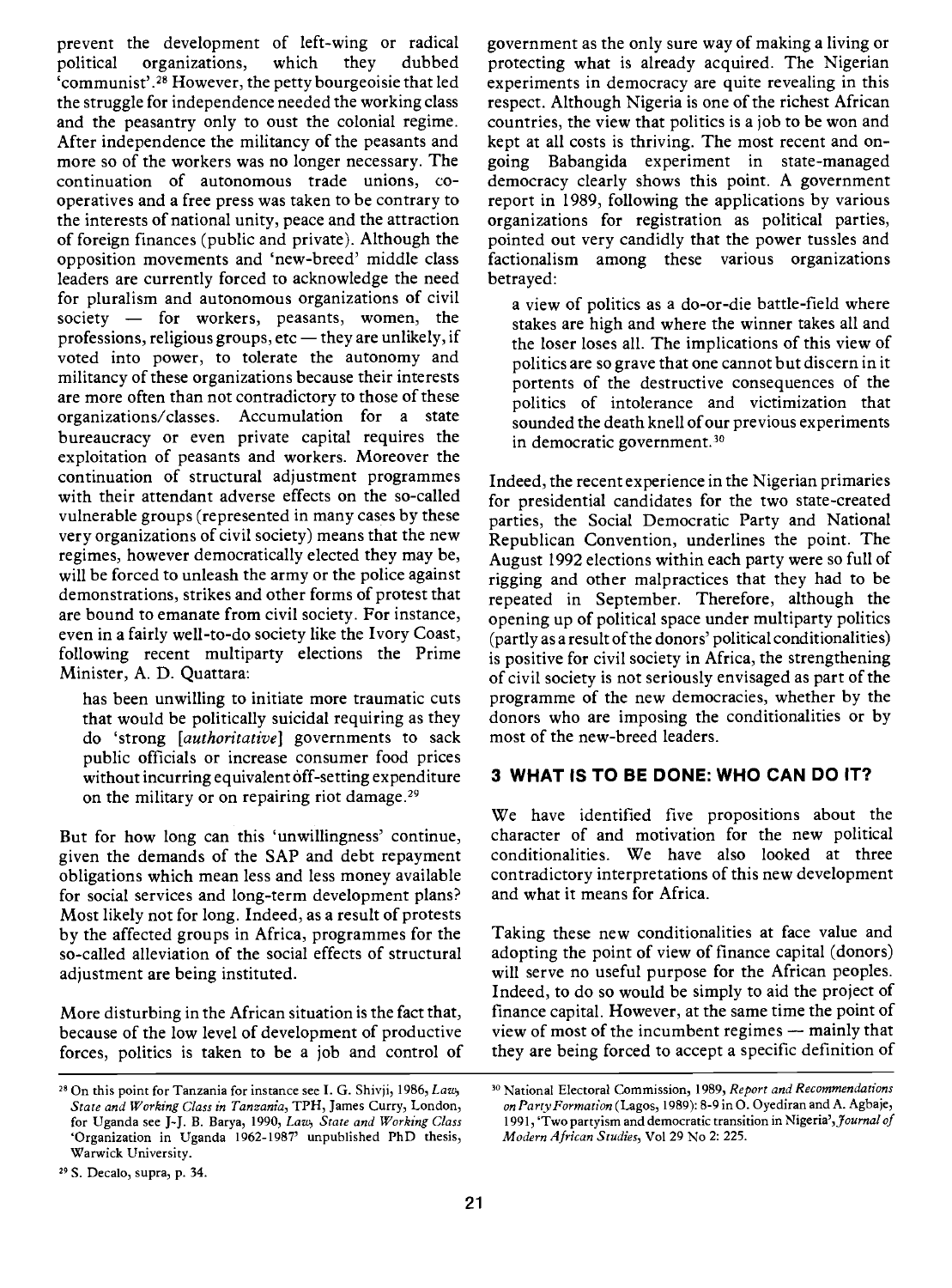$democracv$ , namely multi partyism  $-$  however enticing it may be, should also be firmly rejected. While democracy cannot be forced on a people, as we have consistently argued, the autocratic leadership of Africa should not be allowed to use independence and the right of 'self-determination' to lord it over the masses. But the objection to this must be by the African people themselves and not any self-appointed 'god-father' or 'new philanthropist'.

There are, in our view, two approaches which should be combined to enhance the prospects of democracy. The arguments presented by the OAU and the ECA about the undemocratic nature of the international economic system should be taken together with the need to oppose SAPs and to agitate for the scrapping of Africa's (or Third World) debts. After all, a lot of the debt monies did end up in the hands of the dictators, who were being maintained in power with the support of the donors who have now 'suddenly seen the light'. 'As a senior French official observed . . . on 28 February (1990) in Le Monde, African dictators are in effect taking French aid money and depositing it in Swiss Bank accounts or buving Japanese goods with it.<sup>331</sup> Again in 1990, a senior French official noted in Le Monde that there was actually no debt crisis in French Africa since 'the personal fortunes of Africa's élites outside the continent were greater than the debts of the countries in question'. In 1988 for instance the Bank of France had purchased US\$ 1.8 billion worth of CFA banknotes fraudulently transferred to Europe in 'full suitcases and diplomatic bags'.32 The approach to the economic problems of Africa must therefore be linked to the democratic project, because this project is both social and political. The question of democracy itself has both economic and socio-political implications at the international level and at the level of the African state.

At the level of the nation state what should be emphasized is the creation or strengthening of autonomous civil organizations (organizations autonomous civil autonomous of the state) covering peasants, workers, women, the informal sector, professional and religious organizations, etc. The strength of these and probably their relationship with the different political parties would determine whether the 'new democracy' being fought for can be achieved and sustained. The role of the donors here should be simply to encourage this situation. The donors should deal with any elected government. It is the duty of the nationals to struggle for the best form of government. The definition of democracy by foreigners will not necessarily coincide with the definition by civil society and the majority of the people in the African countries.

In this regard it is imperative that autonomous civil organizations in Africa link up with those in the developed countries, especially in the major capitalist countries, to struggle against the international economic system or, as it is now called by some scholars, the New International Division of Labour and Power (NIDLP).<sup>33</sup> The policies of the IMF, the World Bank and Western countries should be actively opposed by autonomous organizations in the West: trade unions, women's organizations, the Green and Environmental movements and other progressive political organizations or parties. The existing and emerging civil organizations in Africa should therefore make links with a selection of these organizations in the West;' 'a selection' because some of them are pushing forward the interests of their states and/or finance capital and not all can be regarded as allies. This is in fact very important because, with the collapse of Eastern European state socialism, it has become untenable for Western states to prop up fascist and dictatorial regimes with impunity. The smoke screen that such fascists/dictators were 'bulwarks against communism' has been removed. Because further demands to financially support Eastern Europe are being made on their economies, ordinary people in Europe now want to know why money is being spent on a given country. It is at the point of these demands by civil society in Europe that popular forces and autonomous civil organizations in Africa should forge links to ensure that their respective governments are accountable to them. The possibilities of the success of this strategy are presaged by the fact for instance that the World Bank and IMF, following protests against the structural adjustment programmes, have attempted to create all sorts of programmes to 'alleviate' the adverse social effects (so-called social costs) of those programmes. The new world order that the West is trying to create is therefore not a foregone conclusion but will also be shaped by the character and strength of popular resistance to it.

But how can the multi party system in Africa work? The multi party system in Africa has, among other things, at least two major problems. The first one is the lack of consensus among the middle classes as to the rules that should govern such a system. We refer to the middle classes because they are invariably the leaders and programme formulators of the parties. It is because (a) the African middle classes are not economically automomous at the level of the nation-state but dependent structurally on the Western capitalist system, and (b) because most of these different political parties in Africa are tied to particular Western state or multinational company interests, they are almost invariably cornered into compradorial roles. The

<sup>31</sup> Africa Confidential, 9 March 1990, Vol 31 No 5.

<sup>&</sup>lt;sup>32</sup> Africa Report, January-February 1991: 19 quoted in S. Decalo op. cit.: 19.

<sup>33</sup> T. M. Shaw, 1991, 'Reformism, revisionism and radicalism in African political economy', Journal of Modern African Studies, Vol 29 No 2: 191-212.